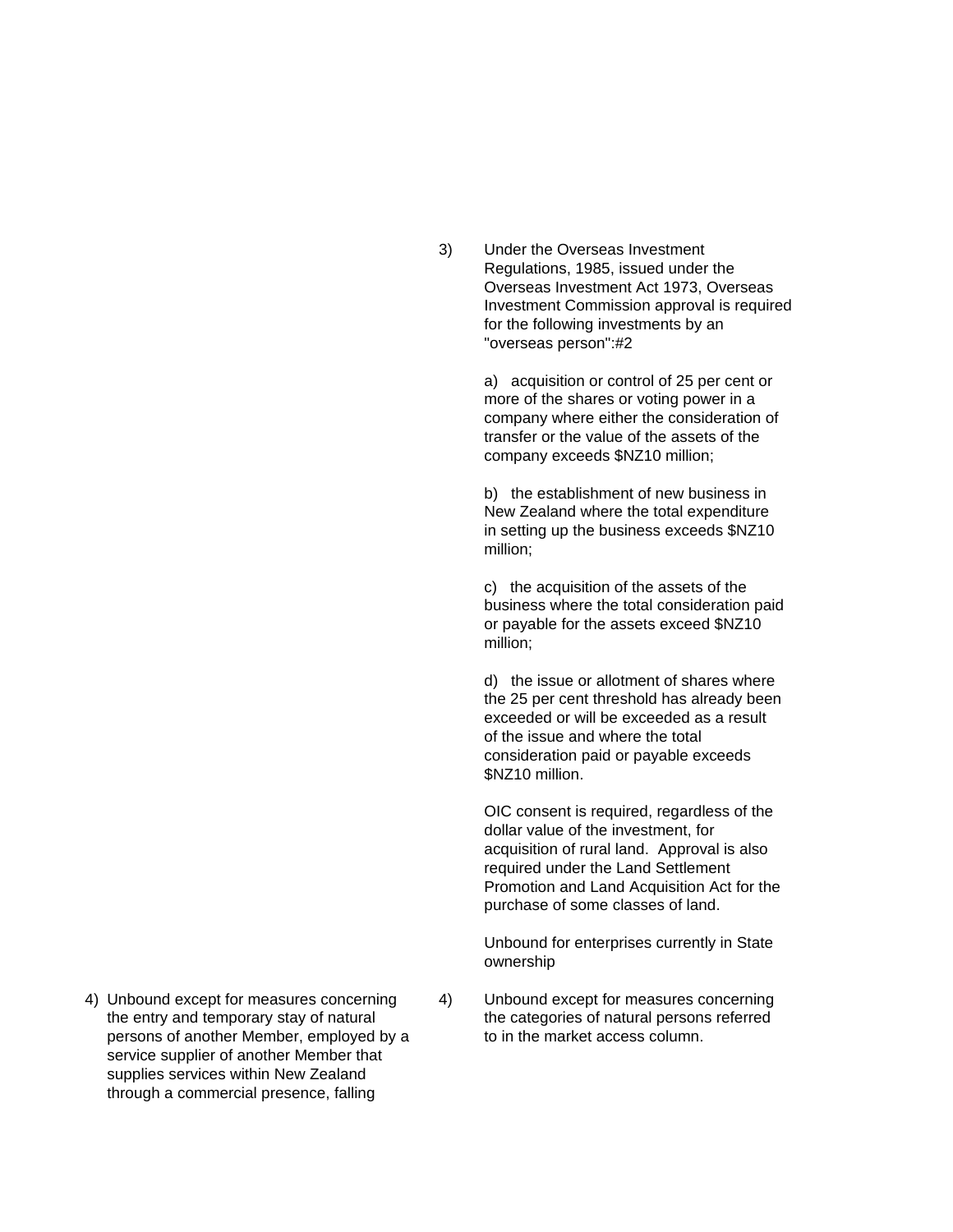within the following categories;

A. Executives and senior managers, as intra-corporate transferees, for periods of initial stay up to a maximum of three years:

Executives and senior managers being natural persons who are senior employees of an organisation, who have been employed by that organisation for at least twelve months prior to their proposed transfer to New Zealand, and who are responsible for the entire or a substantial part of an organisation's operations in New Zealand, receiving general supervision or direction principally from higher level executives, the board of directors or stockholders of the business;

B. Specialist and/or senior personnel, as intra-corporate transferees, for periods of an initial stay up to a maximum of twelve months:

Specialist and/or senior personnel being natural persons being transferred to undertake a specific or specialist task at a senior level within the company; this may include, for example, short-term specialist development projects; or the establishment in New Zealand of a commercial presence of a service supplier with its head of operations in the territory of another Member and not having any other commercial presence in New Zealand;

C. Specialist personnel, subject to labour market tests, as intra-corporate transferees, for periods of stay up to a maximum of three years:

Specialist personnel being natural persons with trade, technical or professional skills who are responsible for or employed in a particular aspect of an organisation's operations in New Zealand. Skills are assessed in terms of the applicant's employment experience, qualifications, and suitability for the position;

D. Installers and servicers, as intra-corporate transferees, for periods not exceeding three months in any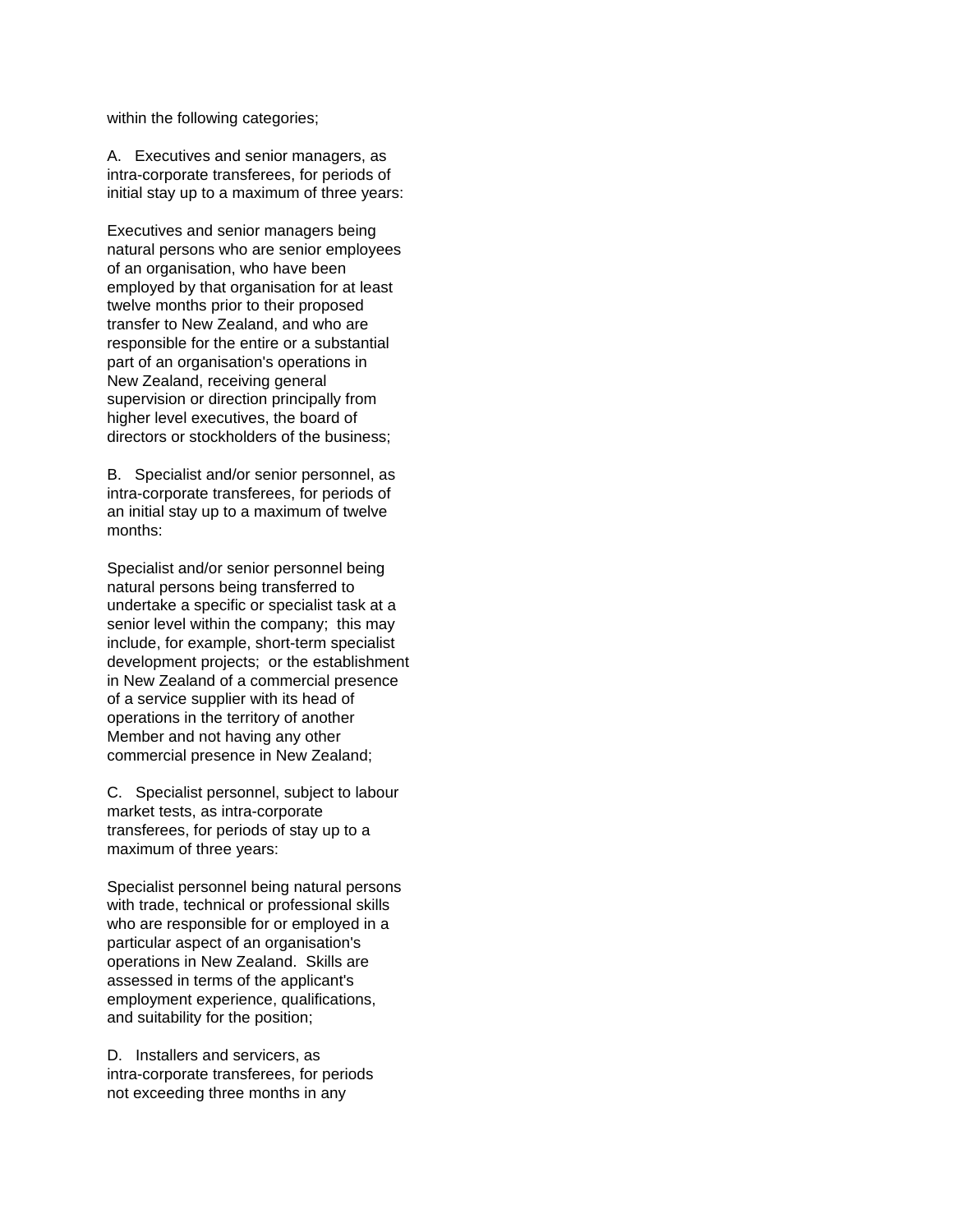twelve month period:

Installers and servicers being natural persons who are installers and servicers of machinery and/or equipment, where such installation and/or servicing by the supplying company is a condition of purchase of the said machinery or equipment;

E. Service sellers, as business visitors, for a period or periods not exceeding in aggregate three months in any calendar year:

Service sellers being natural persons who are representatives of a service supplier of another Member, whether or not that service supplier has a commercial presence in New Zealand, and are seeking temporary entry to New Zealand for the purpose of negotiating for the sale of services or entering into agreements to sell services for that service supplier, where those representatives will not be engaged in making direct sales to the general public.

Unbound in cases of labour/management disputes.

- 1),2), Unbound for current and future measures
- 3),4) at the central and sub-central levels according more favourable treatment to any Maori person or organisation in relation to the acquisition, establishment or operation of any commercial or industrial undertaking.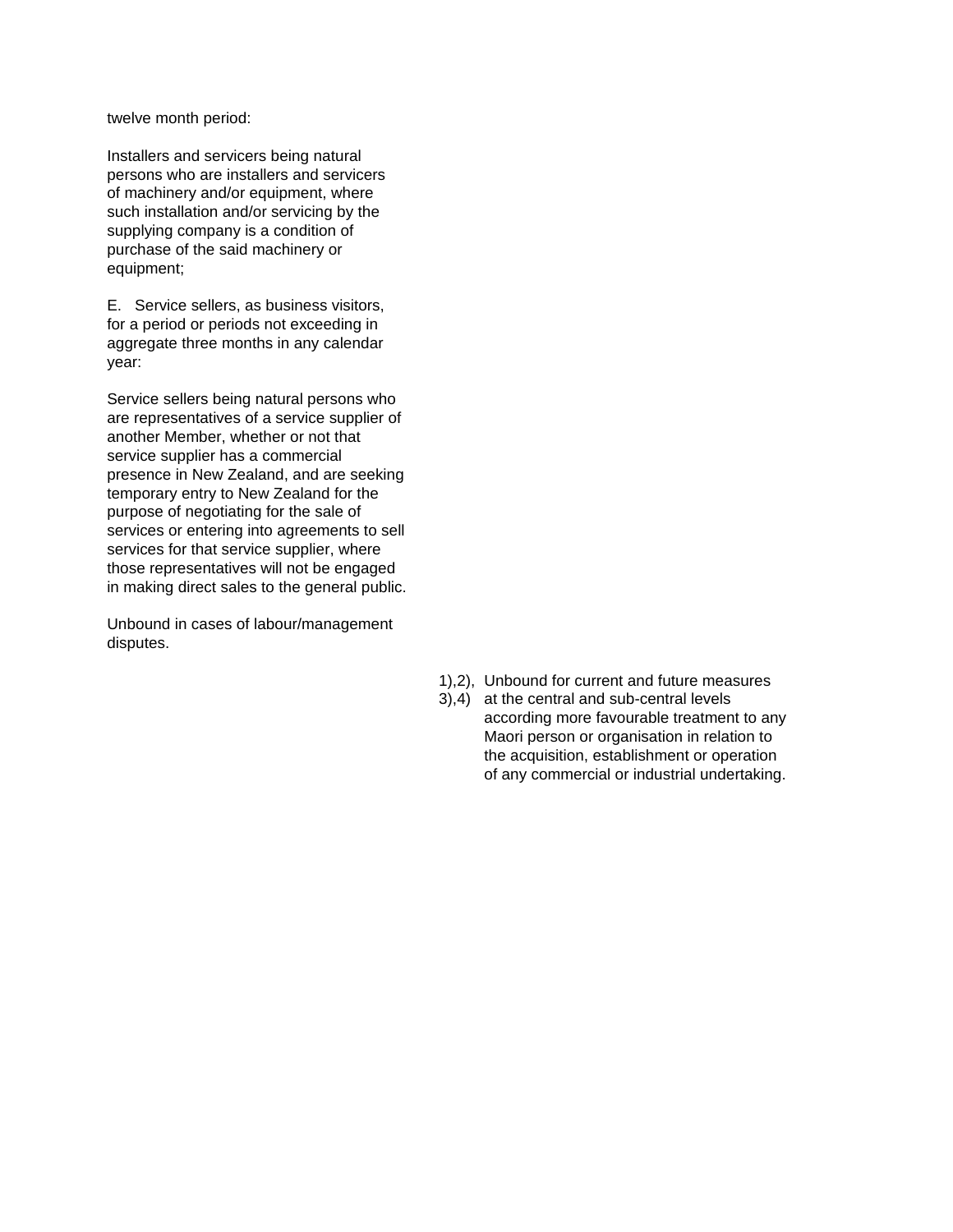#1 See Attachment A.1

#2 See Attachment A.2